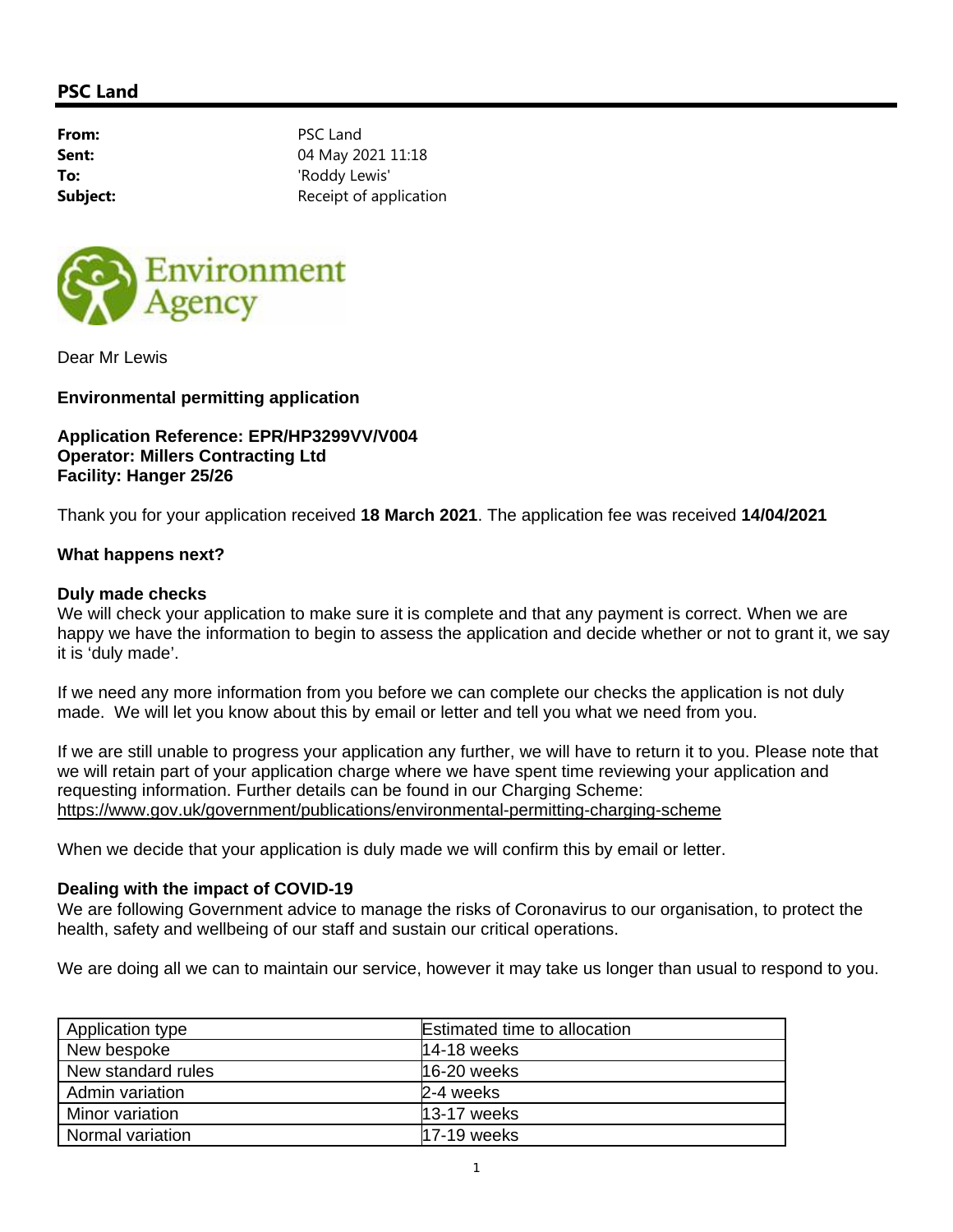| Substantial variation                   | 14-18 weeks |
|-----------------------------------------|-------------|
| Transfer                                | 7-11 weeks  |
| Surrender                               | 17-21 weeks |
| Intensive Farming new bespoke           | 14-18 weeks |
| Intensive Farming admin variation       | 12-16 weeks |
| Intensive Farming normal variation      | 15-19 weeks |
| Intensive Farming substantial variation | 18-22 weeks |
| Intensive Farming transfer              | 22-26 weeks |
| Intensive Farming surrender             | 6-10 weeks  |

If you have any questions at this stage please contact the National Customer Contact Centre on 03708 506 506 or email us at psc@environment-agency.gov.uk.

# **Charging**

Our charging scheme was changed in **April 2019**, the main changes were;

- Expansion of when we can charge for consulting with Natural England
- Expansion of activity categories under Waste installations codes 1.16.1 and 1.16.2.
- One fee at multi activity sites for transfer or surrender
- Change in how we calculate low-risk surrender charges

If your application was for any of the above please double check that you have enclosed the correct fee. This will help to reduce any delay at duly making. Please also remember that we have a pre-app service to support you with your application, which for basic information is free and available via this link https://www.gov.uk/government/publications/environmental-permit-pre-application-advice-form

## **Consultation**

If your application goes out for external consultation we use an online consultation tool where we will add all application documents.

#### **Determination**

The officer responsible for determining your application will contact you when they begin this work. They will be your main contact during the determination stage.

For more complex applications the officer may need to ask you for further information before they can complete their assessment. Unless the information can easily be obtained by a phone conversation or exchange of emails they will send you a notice explaining what they need.

If you have had enhanced pre application advice, please ensure your fees are paid.

**Please note:** An updated version of Form A is now available at https://www.gov.uk/government/publications/application-for-an-environmental-permit-part-a-about-you please use this version for any future applications.

Yours sincerely

Nisbat Basharat Permitting Support Advisor, Permitting And Support Centre